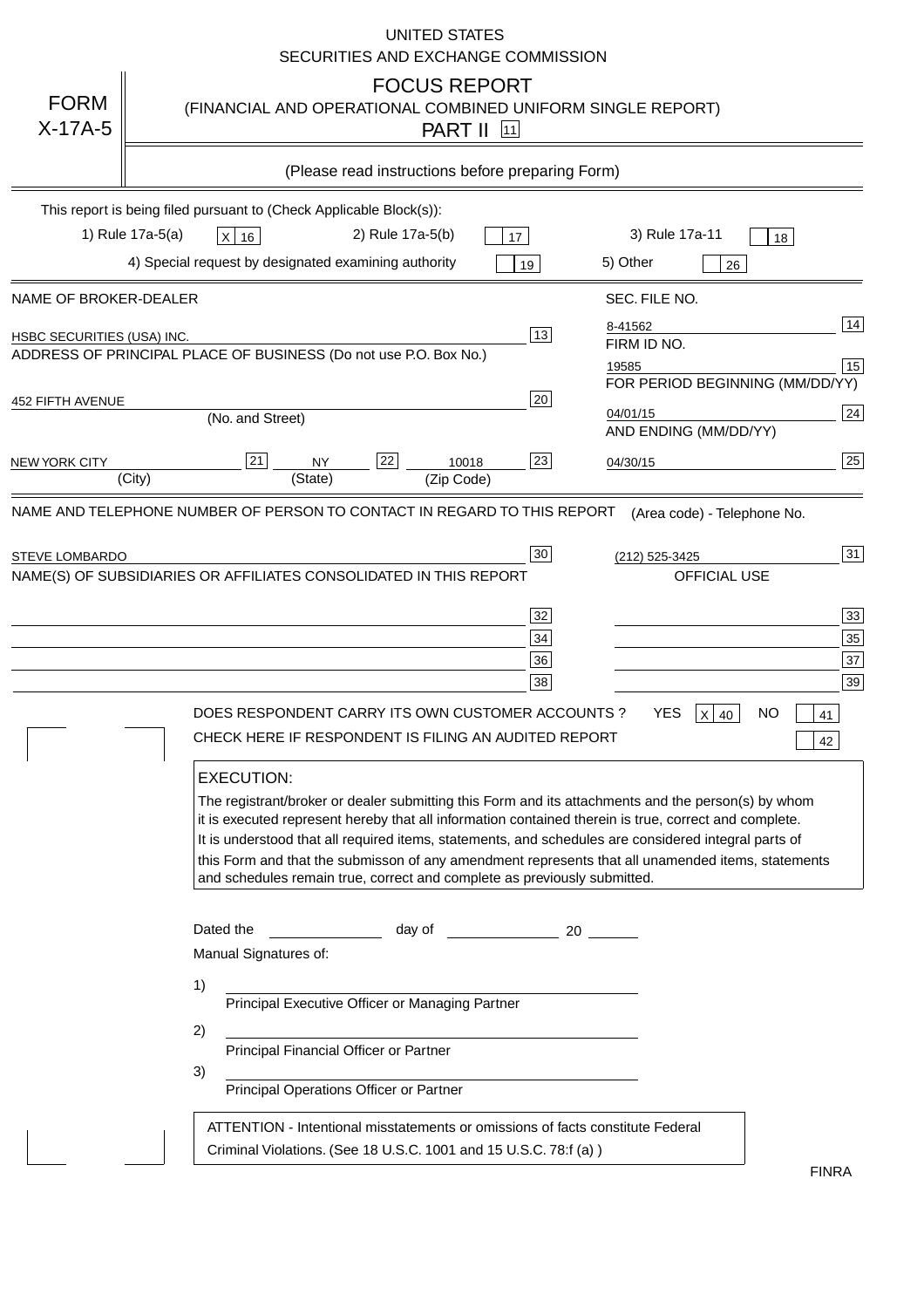# SUPPLEMENT TO FINANCIAL AND OPERATIONAL COMBINED UNIFORM SINGLE REPORT

PART II

#### BROKER OR DEALER

HSBC SECURITIES (USA) INC.

04/30/15

as of

# STATEMENT OF SEGREGATION REQUIREMENTS AND FUNDS IN SEGREGATION FOR CUSTOMERS TRADING ON U.S. COMMODITY EXCHANGES

| SEGREGATION REQUIREMENTS (Section 4d(2) of the CEAct)                                       |                    |                    |            |
|---------------------------------------------------------------------------------------------|--------------------|--------------------|------------|
| 1. Net ledger balance                                                                       |                    |                    |            |
| A. Cash                                                                                     | \$                 | 113,714,380 7010   |            |
| B. Securities (at market)                                                                   |                    | 651,051,982 7020   |            |
| 2. Net unrealized profit (loss) in open futures contracts traded on a contract market       |                    | 93,707,431 7030    |            |
| 3. Exchange traded options                                                                  |                    |                    |            |
| A. Add market value of open option contracts purchased on a contract market                 |                    | 88,206,603 7032    |            |
| B. Deduct market value of open option contracts granted (sold) on a contract market         |                    | 6,974,471) 7033    |            |
| 4. Net equity (deficit) (add lines 1, 2, and 3)                                             |                    | 939,705,925 7040   |            |
| 5. Accounts liquidating to a deficit and accounts with debit balances                       |                    |                    |            |
| - gross amount                                                                              | 7045<br>43,966,548 |                    |            |
| Less: amount offset by customer owned securities                                            | 43,966,548) 7047   |                    | 17050      |
| 6. Amount required to be segregated (add lines 4 and 5)                                     | \$                 | 939,705,925        | 7060       |
|                                                                                             |                    |                    |            |
| FUNDS IN SEGREGATED ACCOUNTS                                                                |                    |                    |            |
| 7. Deposited in segregated funds bank accounts                                              |                    |                    |            |
| A. Cash                                                                                     |                    | 16,706,460         | 7070       |
| B. Securities representing investments of customers' funds (at market)                      |                    | $\Omega$           | 7080       |
| C. Securities held for particular customers or option customers in lieu of cash (at market) |                    | 194,576,289        | 7090       |
| 8. Margins on deposit with derivatives clearing organizations of contract markets           |                    |                    |            |
| A. Cash                                                                                     | \$                 | 245,465,662 7100   |            |
| B. Securities representing investments of customers' funds (at market)                      |                    | 130,242,722 7110   |            |
| C. Securities held for particular customers or option customers in lieu of cash (at market) |                    | 456,475,693 7120   |            |
| 9. Net settlement from (to) derivatives clearing organizations of contract markets          |                    | (79,036,097)       | 7130       |
| 10. Exchange traded options                                                                 |                    |                    |            |
| A. Value of open long option contracts                                                      |                    | 88,206,603 7132    |            |
| B. Value of open short option contracts                                                     |                    | 6,974,471          | 7133       |
| 11. Net equities with other FCMs                                                            |                    |                    |            |
| A. Net liquidating equity                                                                   |                    | 38,265,754         | 7140       |
| B. Securities representing investments of customers' funds (at market)                      |                    |                    | 7160       |
| C. Securities held for particular customers or option customers in lieu of cash (at market) |                    |                    | 7170       |
| 12. Segregated funds on hand (describe:                                                     |                    |                    | $0^{7150}$ |
| 13. Total amount in segregation (add lines 7 through 12)                                    |                    | 1,083,928,615 7180 |            |
| 14. Excess (deficiency) funds in segregation (subtract line 6 from line 13)                 | £                  | 144,222,690 7190   |            |
| 15. Management Target Amount for Excess funds in segregation                                | £                  | 50,000,000 7194    |            |
| 16. Excess (deficiency) funds in segregation over (under) Management Target Amount Excess   | \$                 | 94,222,690 7198    |            |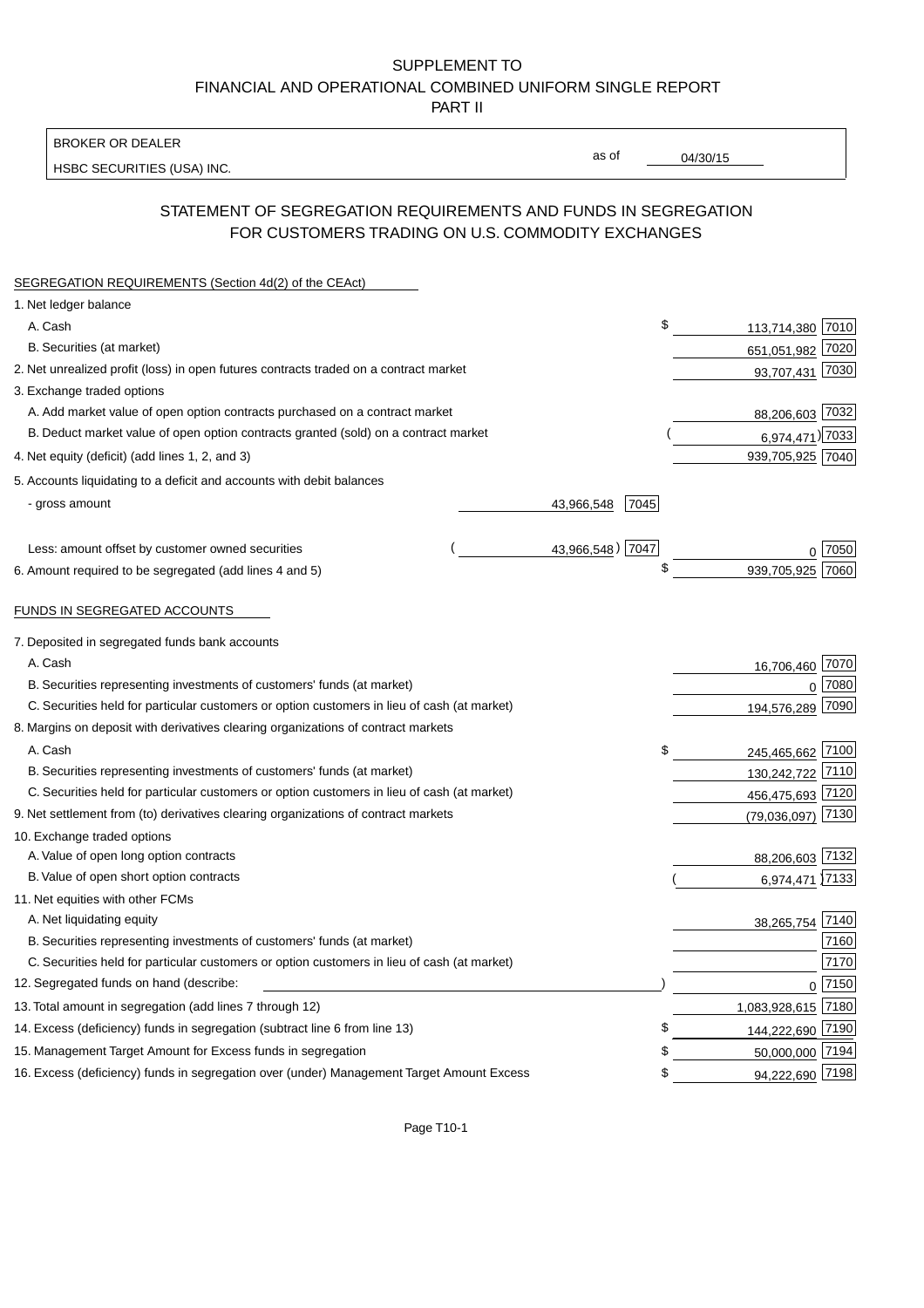# SUPPLEMENT TO FINANCIAL AND OPERATIONAL COMBINED UNIFORM SINGLE REPORT

PART II

|                                                                                      | .                                      |                                                                |                  |
|--------------------------------------------------------------------------------------|----------------------------------------|----------------------------------------------------------------|------------------|
| <b>BROKER OR DEALER</b>                                                              |                                        |                                                                |                  |
| HSBC SECURITIES (USA) INC.                                                           |                                        | as of<br>04/30/15                                              |                  |
|                                                                                      | FOR CUSTOMERS' DEALER OPTIONS ACCOUNTS | STATEMENT OF SEGREGATION REQUIREMENTS AND FUNDS IN SEGREGATION |                  |
| 1. Amount required to be segregated in accordance<br>with Commission regulation 32.6 |                                        | \$                                                             | 7200<br>0        |
|                                                                                      |                                        |                                                                |                  |
| 2. Funds in segregated accounts                                                      |                                        |                                                                |                  |
| A. Cash                                                                              | \$                                     | 7210<br>0                                                      |                  |
| B. Securities (at market)                                                            |                                        | 7220<br>$\Omega$                                               |                  |
| C. Total                                                                             |                                        |                                                                | 7230<br>$\Omega$ |
| 3. Excess (deficiency) funds in segregation                                          |                                        |                                                                |                  |
| (subtract line 2.C from line 1)                                                      |                                        |                                                                | 0 7240           |
|                                                                                      |                                        |                                                                |                  |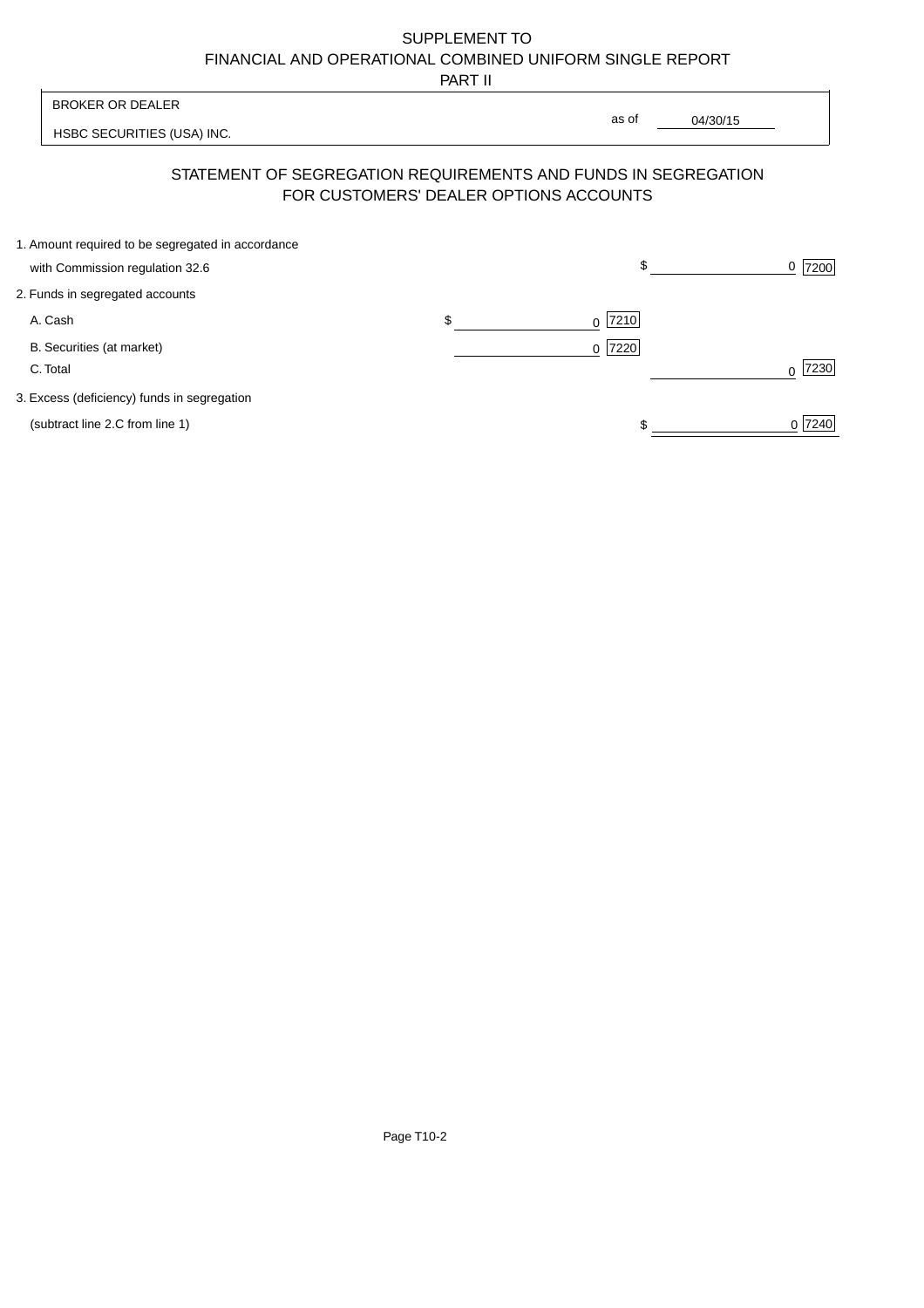SUPPLEMENT TO FINANCIAL AND OPERATIONAL COMBINED UNIFORM SINGLE REPORT

PART II

| <b>BROKER OR DEALER</b>    |       |          |
|----------------------------|-------|----------|
| HSBC SECURITIES (USA) INC. | as of | 04/30/15 |

#### STATEMENT OF SECURED AMOUNTS AND FUNDS HELD IN SEPARATE ACCOUNTS PURSUANT TO COMMISSION REGULATION 30.7

#### FOREIGN FUTURES AND FOREIGN OPTIONS SECURED AMOUNTS

| Amount required to be set aside pursuant to law, rule or regulation of a foreign government<br>or a rule of a self-regulatory organization authorized thereunder |                   | \$<br>O.          | 7305 |
|------------------------------------------------------------------------------------------------------------------------------------------------------------------|-------------------|-------------------|------|
| 1. Net ledger balance - Foreign Futures and Foreign Option Trading - All Customers                                                                               |                   |                   |      |
| A. Cash                                                                                                                                                          |                   | \$<br>130,337,534 | 7315 |
| B. Securities (at market)                                                                                                                                        |                   | 30,457,212        | 7317 |
| 2. Net unrealized profit (loss) in open futures contracts traded on a foreign board of trade                                                                     |                   | 4,655,481         | 7325 |
| 3. Exchange traded options                                                                                                                                       |                   |                   |      |
| A. Market value of open option contracts purchased on a foreign board of trade                                                                                   |                   | 0                 | 7335 |
| B. Market value of open contracts granted (sold) on a foreign board of trade                                                                                     |                   |                   | 7337 |
| 4. Net equity (deficit) (add lines 1. 2. and 3.)                                                                                                                 |                   | \$<br>165,450,227 | 7345 |
| 5. Accounts liquidating to a deficit and accounts with                                                                                                           |                   |                   |      |
| debit balances - gross amount                                                                                                                                    | 7351<br>1,731,429 |                   |      |
| Less: amount offset by customer owned securities                                                                                                                 | 1,728,799) 7352   | 2,630             | 7354 |
| 6. Amount required to be set aside as the secured amount - Net Liquidating Equity Method (add lines 4 and 5)                                                     |                   | \$<br>165,452,857 | 7355 |
| 7. Greater of amount required to be set aside pursuant to foreign jurisdiction (above) or line 6.                                                                |                   | \$<br>165,452,857 | 7360 |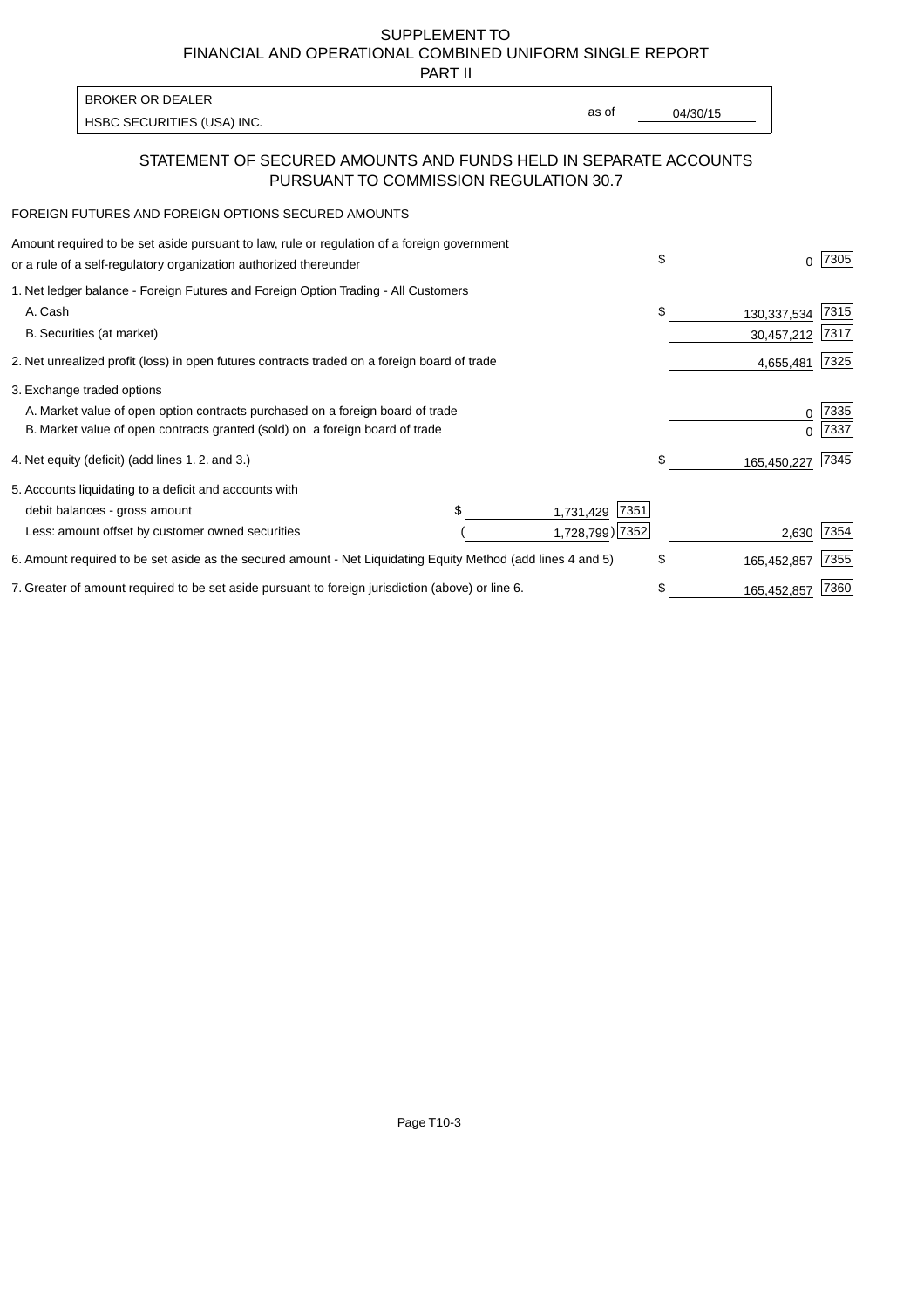### SUPPLEMENT TO

FINANCIAL AND OPERATIONAL COMBINED UNIFORM SINGLE REPORT

PART II

#### BROKER OR DEALER

HSBC SECURITIES (USA) INC.

04/30/15 as of

# STATEMENT OF SECURED AMOUNTS AND FUNDS HELD IN SEPARATE ACCOUNTS PURSUANT TO COMMISSION REGULATION 30.7

#### FUNDS DEPOSITED IN SEPARATE REGULATION 30.7 ACCOUNTS

| 1. Cash in banks                                                                       |      |                       |               |                  |
|----------------------------------------------------------------------------------------|------|-----------------------|---------------|------------------|
| A. Banks located in the United States                                                  |      | \$<br>41,619,096      | 7500          |                  |
| B. Other banks qualified under Regulation 30.7                                         |      |                       |               |                  |
| Name(s):<br><b>HARRIS TRUST</b>                                                        | 7510 |                       | $0$ $2520$ \$ | 41,619,096 7530  |
| 2. Securities                                                                          |      |                       |               |                  |
| A. In safekeeping with banks located in the United States                              |      | \$<br>75,457,212 7540 |               |                  |
| B. In safekeeping with other banks qualified under Regulation 30.7                     |      |                       |               |                  |
| Name(s):<br><b>HARRIS TRUST</b>                                                        | 7550 | $0$ 7560              |               | 75,457,212 7570  |
| 3. Equities with registered futures commission merchants                               |      |                       |               |                  |
| A. Cash                                                                                |      | \$<br>$0$ 7580        |               |                  |
| <b>B.</b> Securities                                                                   |      | $\mathbf 0$           | 7590          |                  |
| C. Unrealized gain (loss) on open futures contracts                                    |      | $\Omega$              | 7600          |                  |
| D. Value of long option contracts                                                      |      | $0^{7610}$            |               |                  |
| E. Value of short option contracts                                                     |      | $0)$ 7615             |               | 0 7620           |
| 4. Amounts held by clearing organizations of foreign boards of trade                   |      |                       |               |                  |
| Name(s):                                                                               | 7630 |                       |               |                  |
| A. Cash                                                                                |      | \$                    | 7640          |                  |
| <b>B.</b> Securities                                                                   |      |                       | 7650          |                  |
| C. Amount due to (from) clearing organizations - daily variation                       |      |                       | 7660          |                  |
| D. Value of long option contracts                                                      |      |                       | 7670          |                  |
| E. Value of short option contracts                                                     |      |                       | ) 7675        | 7680             |
| 5. Amounts held by members of foreign boards of trade                                  |      |                       |               |                  |
| Name(s):                                                                               | 7690 |                       |               |                  |
| A. Cash                                                                                |      | \$<br>65,948,626      | 7700          |                  |
| <b>B.</b> Securities                                                                   |      | $0$  7710             |               |                  |
| C. Unrealized gain (loss) on open futures contracts                                    |      | 4,655,481             | 7720          |                  |
| D. Value of long option contracts                                                      |      | $0$ 7730              |               |                  |
| E. Value of short option contracts                                                     |      | $0$ <sup>27735</sup>  |               | 70,604,107 7740  |
| 6. Amounts with other depositories designated by a foreign board of trade<br>Name(s):  | 7750 |                       |               | $0$ 7760         |
| 7. Segregated funds on hand (describe:                                                 |      |                       |               | 0 7765           |
| 8. Total funds in separate section 30.7 accounts                                       |      |                       | ъ             | 187,680,415 7770 |
| 9. Excess (deficiency) set Aside Funds for Secured Amount (subtract Line 7 Secured     |      |                       |               |                  |
| Statement page T10-3 from Line 8)                                                      |      |                       | \$            | 22,227,558 7380  |
| 10. Management Target Amount for Excess funds in separate section 30.7 accounts        |      |                       | \$            | 10,000,000 7780  |
| 11. Excess (deficiency) funds in separate 30.7 accounts over (under) Management Target |      |                       | \$            | 12,227,558 7785  |
|                                                                                        |      |                       |               |                  |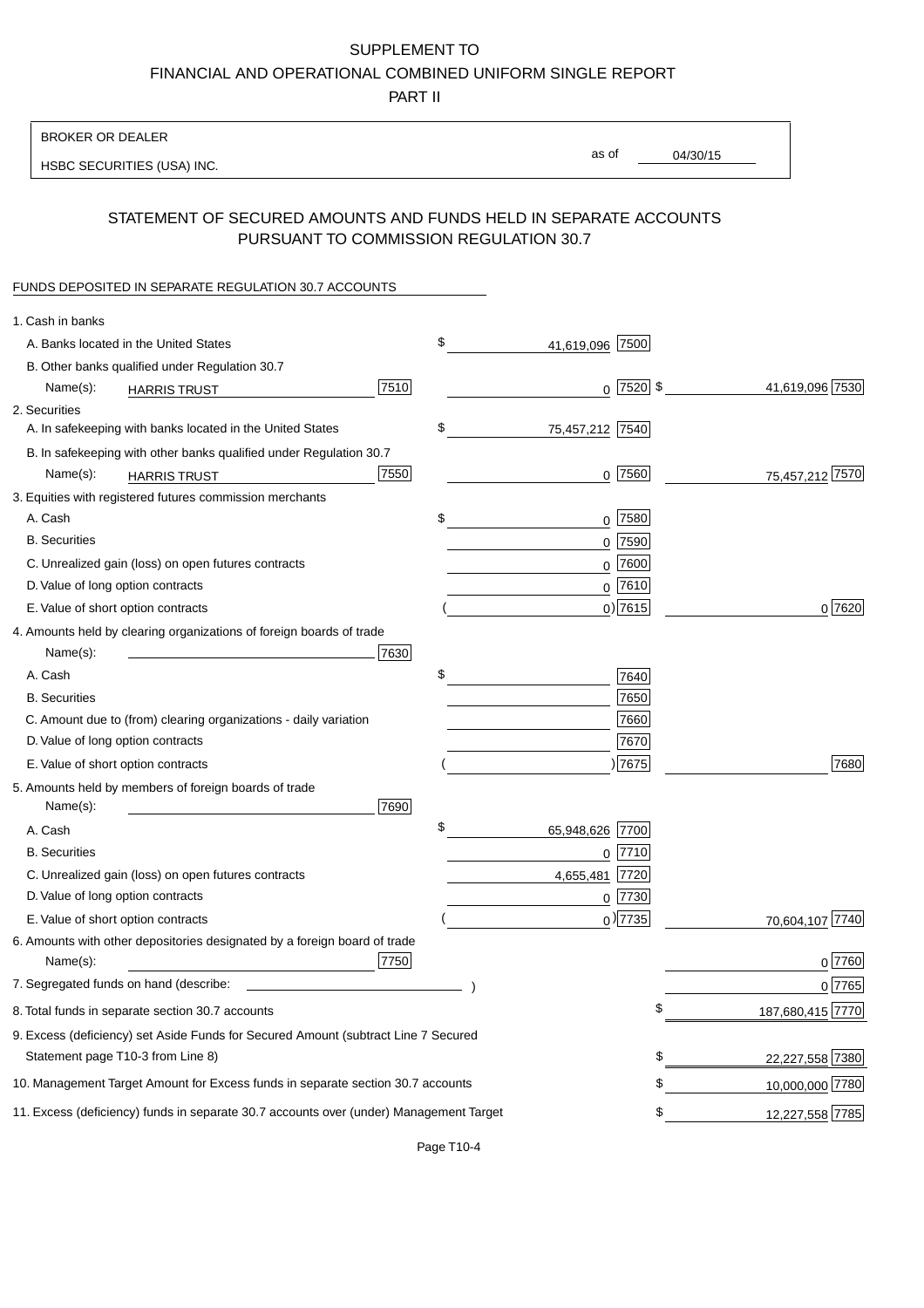#### SUPPLEMENT TO FINANCIAL AND OPERATIONAL COMBINED UNIFORM SINGLE REPORT PART II

HSBC SECURITIES (USA) INC. The contract of the contract of the contract of the contract of the contract of the contract of the contract of the contract of the contract of the contract of the contract of the contract of the BROKER OR DEALER

as of

#### STATEMENT OF CLEARED SWAPS CUSTOMER SEGREGATION REQUIREMENTS AND FUNDS IN CLEARED SWAPS CUSTOMER ACCOUNTS UNDER 4D(F) OF THE CEA

| <b>Cleared Swaps Customer Requirements</b>                                                                  |                      |    |                         |
|-------------------------------------------------------------------------------------------------------------|----------------------|----|-------------------------|
| 1. Net ledger balance                                                                                       |                      |    |                         |
| A. Cash                                                                                                     |                      | \$ | 1,018,004,005 8500      |
| B. Securities (at market)                                                                                   |                      |    | 796,125,718 8510        |
| 2. Net unrealized profit (loss) in open cleared swaps                                                       |                      |    | 8520<br>(961, 939, 857) |
| 3. Cleared swaps options                                                                                    |                      |    |                         |
| A. Market value of open cleared swaps option contracts purchased                                            |                      |    | $0^{8530}$              |
| B. Market value of open cleared swaps option contracts granted (sold)                                       |                      |    | 0 8540                  |
| 4. Net equity (deficit) (add lines 1, 2, and 3)                                                             |                      | \$ | 852,189,866 8550        |
| 5. Accounts liquidating to a deficit and accounts with                                                      |                      |    |                         |
| debit balances - gross amount                                                                               | 3,080,576 8560<br>\$ |    |                         |
| Less: amount offset by customer owned securities                                                            | 3,080,576) 8570      |    | 0 8580                  |
| 6. Amount required to be segregated for cleared swaps customers (add lines 4 and 5)                         |                      | S  | 852,189,866 8590        |
| Funds in Cleared Swaps Customer Segregated Accounts                                                         |                      |    |                         |
| 7. Deposited in cleared swaps customer segregated accounts at banks                                         |                      |    |                         |
| A. Cash                                                                                                     |                      | \$ | 9,988,662 8600          |
| B. Securities representing investments of cleared swaps customers' funds (at market)                        |                      |    | 8610<br>$\Omega$        |
| C. Securities held for particular cleared swaps customers in lieu of cash (at market)                       |                      |    | 8620<br>34,830,550      |
| 8. Margins on deposit with derivatives clearing organizations in cleared swaps customer segregated accounts |                      |    |                         |
| A. Cash                                                                                                     |                      |    | 130,375,404 8630        |
| B. Securities representing investments of cleared swaps customers' funds (at market)                        |                      |    | 25,000,000<br>8640      |
| C. Securities held for particular cleared swaps customers in lieu of cash (at market)                       |                      |    | 761,295,168 8650        |
| 9. Net settlement from (to) derivatives clearing organizations                                              |                      |    | 21,504,524 8660         |
| 10. Cleared swaps options                                                                                   |                      |    |                         |
| A. Value of open cleared swaps long option contracts                                                        |                      |    | $0^{8670}$              |
| B. Value of open cleared swaps short option contracts                                                       |                      |    | $0$ ) 8680              |
| 11. Net equities with other FCMs                                                                            |                      |    |                         |
| A. Net liquidating equity                                                                                   |                      |    | $0^{8690}$              |
| B. Securities representing investments of cleared swaps customers' funds (at market)                        |                      |    | $0^{8700}$              |
| C. Securities held for particular cleared swaps customers in lieu of cash (at market)                       |                      |    | 0 8710                  |
| 12. Cleared swaps customer funds on hand (describe: _                                                       |                      |    | $0 \;  8715 $           |
| 13. Total amount in cleared swaps customer segregation (add lines 7 through 12)                             |                      | S  | 982,994,308 8720        |
| 14. Excess (deficiency) funds in cleared swaps customer segregation (subtract line 6 from line 13)          |                      |    | 130,804,442 8730        |
| 15. Management Target Amount for Excess funds in cleared swaps segregated accounts                          |                      | \$ | 30,000,000 8760         |
| 16. Excess (deficiency) funds in cleared swaps customer segregated accounts over                            |                      |    |                         |
| (under) Management Target Excess                                                                            |                      | \$ | 100,804,442 8770        |